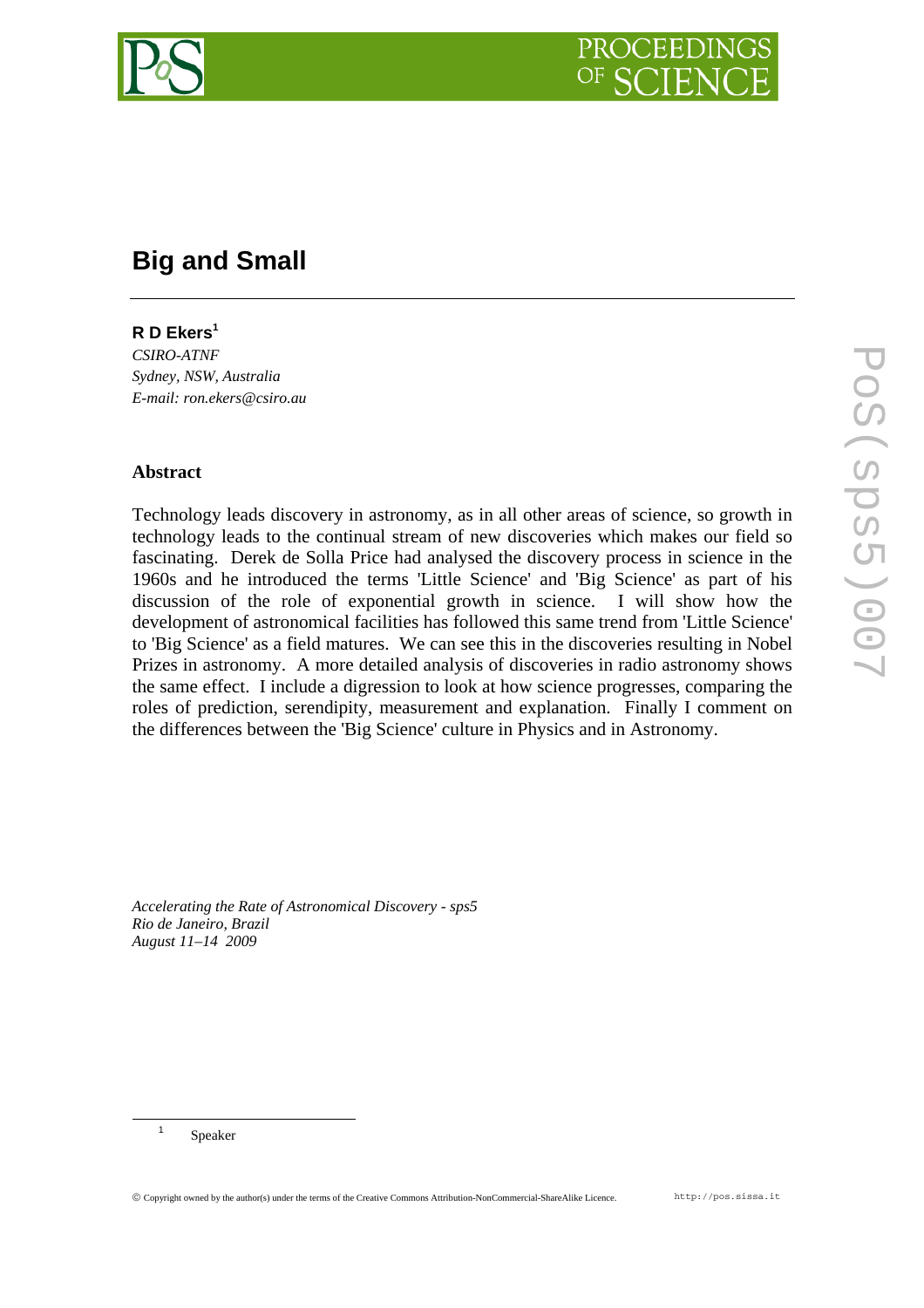### **1. Exponential Growth in Science**

Harwit [1] showed that most important discoveries in astronomy result from technical innovation. The discoveries peak soon after new technology appears, and usually within 5 years of the technical capability. Instruments used for discoveries are often built by the observer. He also noted that new astronomical phenomena are more frequently found by researchers trained outside astronomy.

It had already been well established that most scientific advances follow technical innovation in other areas of science. In 1960 de Solla Price [2] applied quantitative measurement to the progress of science (scientometrics) and reached the conclusion that most scientific advances follow laboratory experiments. His analysis also showed that the normal mode of growth of science is exponential. Derek de Solla Price had worked as a teacher of applied mathematics at Raffles College (University of Singapore) in 1948 and it was there that he formulated his theory on the exponential growth of science [2]. The idea occurred to him when he noticed the exponential growth in stacks of the complete set Philosophical Transactions of the Royal Society between 1665 and 1850, which he had in his home while Raffles College had its library built [3]. Historical examples of exponential growth included the rate of discovery of elements and the number of universities founded in Europe. Some more recent examples of exponential growth and their doubling times are: power consumption (10 years), overseas telephone calls (5 years), particle accelerator beam energy (2 years) and internet hosts (1 year). These are all much faster than the underlying growth rates such as population (50 years), GNP (20 years).

Such exponential growth cannot continue indefinitely and when it reaches a ceiling de Solla Price [4] noted three possible consequences:

1. Progress in this area of development becomes chaotic,

2. The area of research dies out,

3. There is a reorganization or change in technology which results in a new period of exponential growth and research flourishes.

A rather simplified conclusion to draw from this is that any field which has not maintained an exponential growth has now died out, so current active research areas are all still in an exponential growth phase. Furthermore, to maintain the exponential the continual introduction of new technology is required since just refining existing technology plateaus out.

### **1.1 Livingstone Curve**

A famous example which illustrates this very well is the rate of increase of operating energy in particle accelerators by Livingston and Blewett [5]. Starting in 1930, each particle accelerator technology provided exponential growth up to a ceiling when a new technology was introduced. The envelope of the set of curves is itself an exponential with an increase in energy of  $10^{10}$  in 60 years. This has been recently updated by Riesselmann to include the Large Hadron Collider [6]. This example of exponential growth, originally presented by Fermi in 1954, has become known as the 'Livingstone Curve'.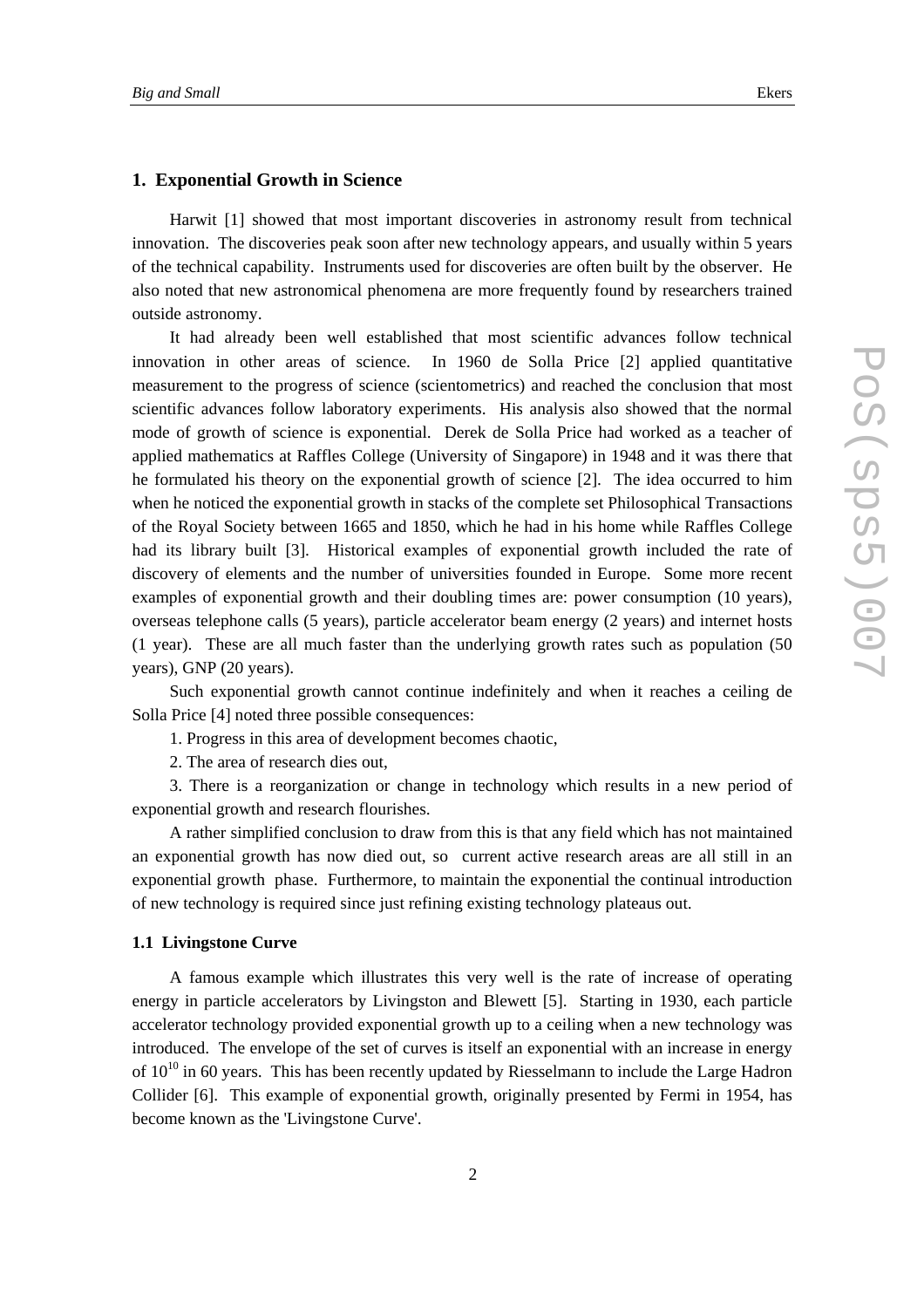### **1.2 Moore's Law**

To this we can add the now famous 'Moore's Law' for computing devices (more precisely for transistors on a chip). In 1965 Gordon Moore (co-founder of Intel) noted that the transistor density of semiconductor chips doubled roughly every 1-2 years [7], Figure 1, later refined to doubling every 18 months and this exponential growth has been maintained for the last 40 years [8].



**Figure 1**: Microprocessor performance, original Moore's Law plot [7]



**Figure 2**: Radio Telescope Sensitivity vs. time. Points are the relative continuum sensitivity when the telescopes were built, or after major upgrades. VLA\* is the EVLA upgrade.

 SKA is the proposed sensitivity for a telescope which has not yet been built.

#### **1.3 Radio telescopes**

Figure 2 plots the sensitivity of telescopes used for radio astronomy since the discovery of extra-terrestrial radio emission in 1940. It has been exponential with an increase in sensitivity of  $10<sup>5</sup>$  since 1940, doubling every three years. Also in this case we can see particular radio telescope technologies reaching ceilings and new technologies being introduced e.g., the transition from huge single dishes to arrays of smaller dishes in the 1980s.

#### **1.4 How to Maintain Exponential Growth?**

If the improvement in sensitivity has reached a ceiling the rates of new discoveries will decline and the field will become uninteresting and die out. On the other hand, if we can shift to new technology or find new ways to organize our resources the exponential increase in sensitivity can continue. Do we have such new technology to continue the exponential improvement? In radioastronomy the combination of transistor amplifiers and their large scale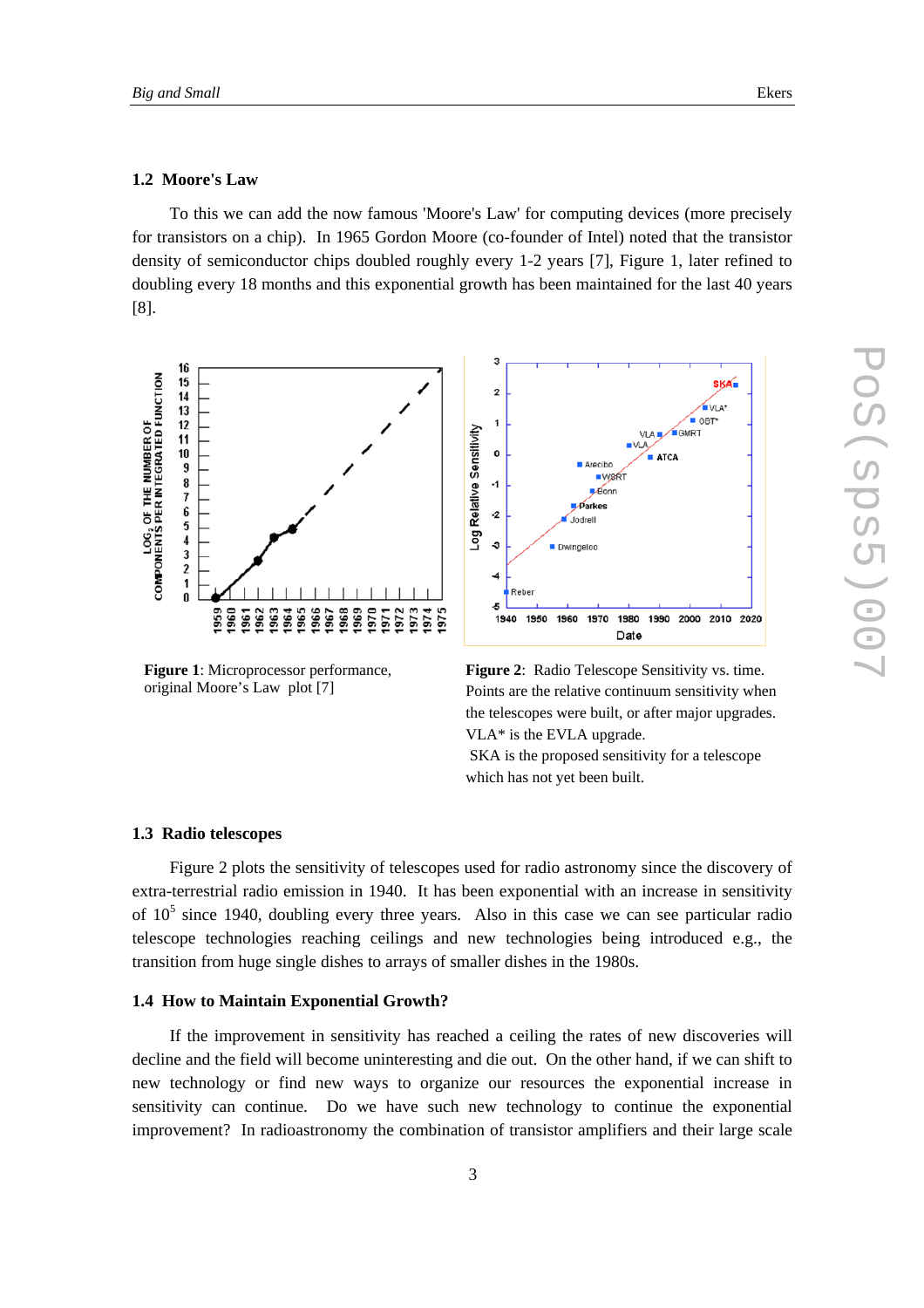integration into complex systems which can be duplicated inexpensively provides one of the keys for change. The other key technology is the computing capacity to apply digital processing at high bandwidth thereby realizing processes such as multiple adaptive beam formation and active interference rejection in ways not previously conceivable. Finally, the move to international facilities such as the proposed SKA will also be needed to avoid the resource ceiling.

### **2. From** *Little* **Science to** *Big* **Science:**

Exponential growth cannot continue indefinitely without hitting the ceiling on cost or available resources to continue. As discussed in the previous section, sometimes technical innovation comes to the rescue but de Solla Price also recognized the important role played by the transition from Individual Researcher to Institute to National Facility and, finally, to International Facility, each step removing a resource limitation ceiling. He coined the terms 'little science' and 'big science' to describe the two extremes.

- Institutional Facilities are built to enable research on a scale which no individual can afford.
- National Facilities are built to enable research on a scale which no single institute can afford.
- International Facilities are built to enable research on a scale which no single nation can afford.

While the progression clearly involves an increasing big science component, this doesn't mean the small science role has to disappear, and as discussed in the following sections, it is important that it doesn't disappear. Provided a field remains active there will be a rich diversity of the scale of the facilities.

### **2.1 Big Science**

In addition to the obvious resource advantage, the big national and international facilities have other advantages. The global linkages broaden our knowledge base and provide cross fertilisation between diverse communities. Networking can now provide access to the facility for a wide community of users and these users from different backgrounds will also interact with each other. The development of international facilities is an excellent way for all of us to learn to play together.

In addition to the direct scientific advantages of international facilities we have important indirect advantages from the global collaboration. In most nations government funding will be linked, either directly or indirectly, to wealth creation through industry involvement. Large astronomy facilities can achieve this in a number of ways:

- Industries or nations can use the open access facilities to showcase technology
- International involvement means the technology used will be benchmarked against international standards
- Astronomers are seen as sophisticated end users who can provide valuable feedback and incentives for the technology development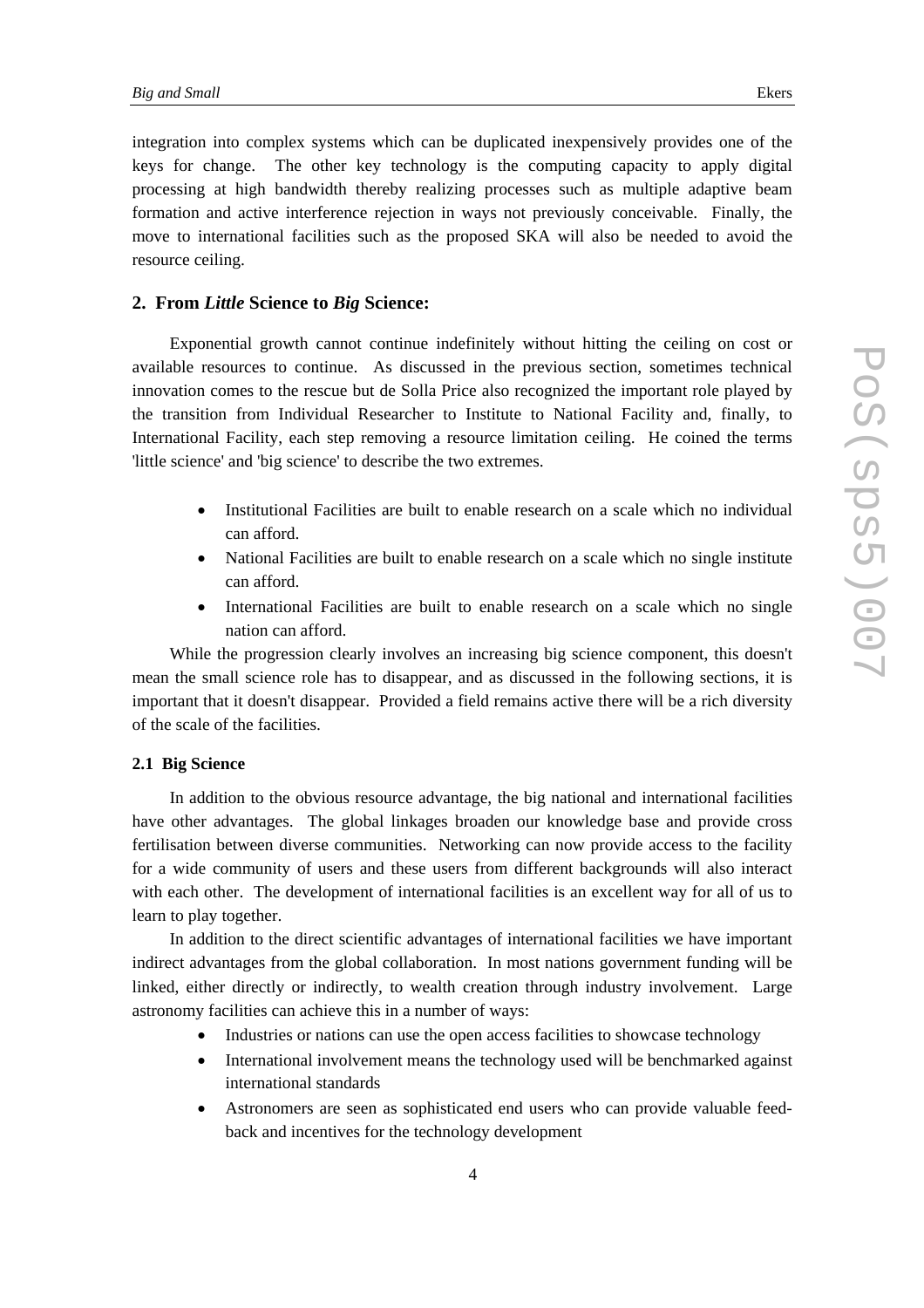- Industry links will be developed between organisations in a non-competitive environment
- Technology transfer will stimulate innovation

#### **2.2 The Continuing Case for Small Science**

However it is not all good news - big science facilities are expensive so they need to be common-user facilities to justify their cost. Smaller, specialized instruments which are more cost effective will only be useful for special projects and cannot support a large community of users. In comparison, small projects can be agile; small teams can move fast and adapt to changing circumstances. Multiple small projects will create more educational opportunities and will be essential for the next generation of big facility designers. Big projects necessarily have large bureaucracies which tend to crush creative entrepreneurship, innovative ideas and innovative individuals. It is also less likely that membership in a big team will be as rewarding to all individuals, although for others the team environment can be very satisfying.

### **2.3 Small Science on Big Telescopes**

Compromise is possible and if we plan carefully we can still use big telescopes to do small science. In fact this is one of the distinguishing characteristics of the astronomy culture compared to the particle physics culture where big facilities are used by huge teams focussed on a small number of problems. Simon White has triggered a vigorous ongoing debate on this topic [6].

Multiple small teams or individuals can use common-user facilities and small groups can build instruments and develop specialised software packages and processing techniques for big facilities. This requires appropriate management structures and funding support to maintain the small groups.

# **3. Evidence for the Impact of Instrumental Development on Advances in Astronomy**

### **3.1 Antikythera Machine**

Horace Walpole coined the word serendipity to describe the discovery of a book or information that you were not seeking. While looking into de Solla Price's scientometrics I discovered his early research on the Antikythera Mechanism. A century ago, pieces of a strange mechanism with bronze gears and dials were recovered from an ancient shipwreck on the island of Antikythera off the coast of Greece. Historians of science concluded that this was an instrument that, originating in 80 B.C, calculated and illustrated astronomical information, particularly phases of the Moon, planetary motions and even predicted eclipses [3]. While this might not quite be classified as big science it was an extraordinary technology development for the time. This technology disappeared for a millennium, a sobering reminder that our technology can also go backwards and that exponential growth is not guaranteed.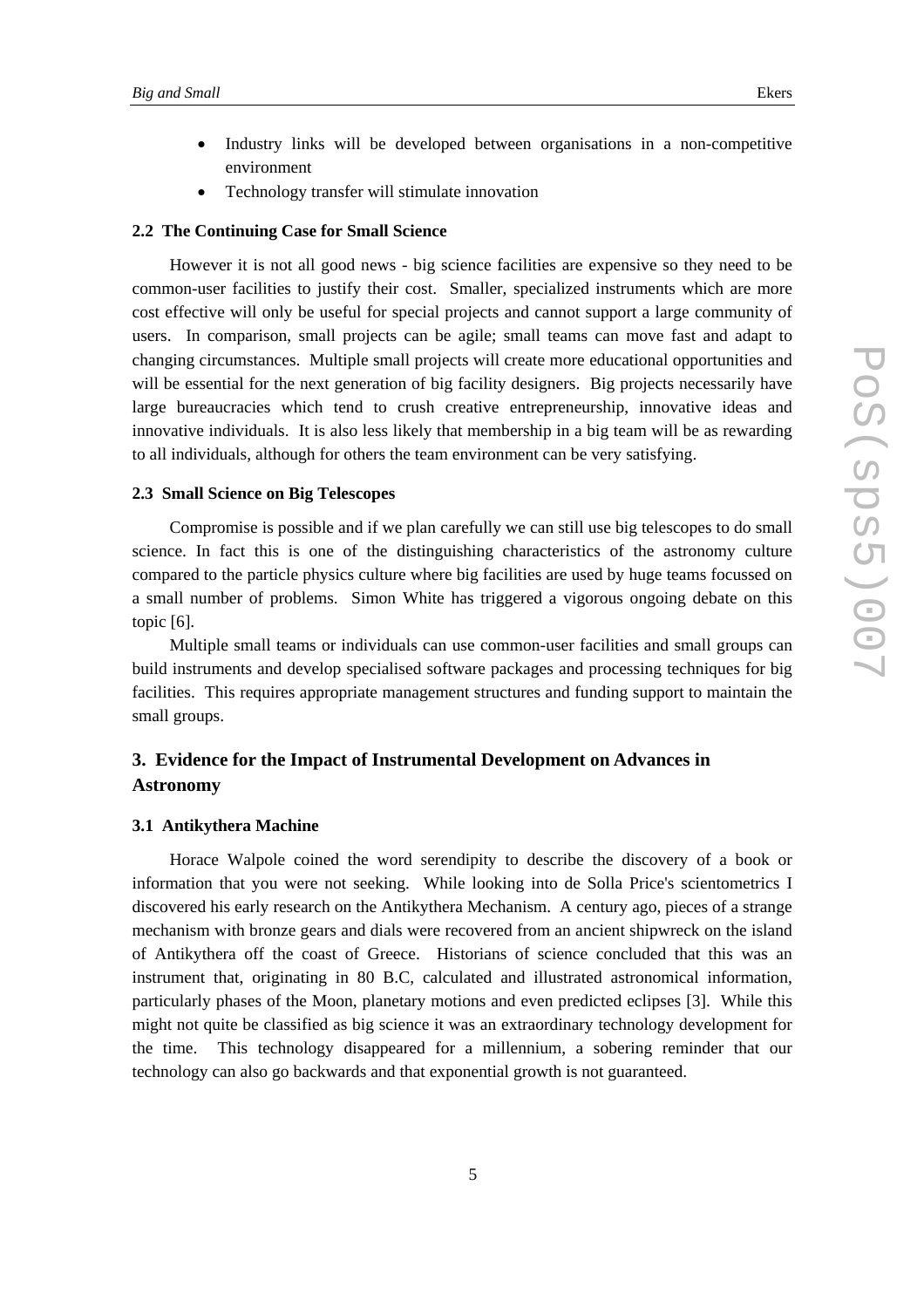### **3.2 Nobel Prize Discoveries**

Table 1 lists the 10 astronomical discoveries which have resulted in Nobel prizes. In Figure 3 I have plotted these discoveries against the discovery date and a subjective indication of the relative scale of the instrument or research group involved. It is quite clear from Figure 3 that the role of Big Science facilities in making discoveries increases in importance with time.

| <b>Prize</b> | <b>Experiment</b> | <b>Subject</b>                 | <b>Laureates</b>                    |
|--------------|-------------------|--------------------------------|-------------------------------------|
| 1936         | 1912              | <b>Cosmic Rays</b>             | Victor Franz Hess (shared)          |
| 1974         | 1960              | Aperture Synthesis             | Sir Martin Ryle                     |
| 1974         | 1967              | Pulsars                        | <b>Antony Hewish</b>                |
| 1978         | 1965              | CMB                            | Arno A. Penzias, Robert W. Wilson   |
| 1983         | 1931              | <b>Stellar Evolution</b>       | Subrahmanyan Chandrasekhar          |
| 1983         | 1950              | <b>Chemical Elements</b>       | William Alfred Fowler               |
| 1993         | 1974-78           | <b>Gravitational Radiation</b> | Russell A. Hulse, Joseph H. Taylor, |
|              |                   |                                | Jr.                                 |
| 2002         | 1987              | <b>Cosmic Neutrinos</b>        | Raymond Davis, Jr., Masatoshi       |
|              |                   |                                | Koshiba                             |
| 2002         | 1962,70           | Cosmic X-rays                  | Riccardo Giacconi                   |
| 2006         | 1989              | CMB                            | John C. Mather, George F. Smoot     |





**Figure 3:** Nobel Prizes in astronomy vs. date of discovery with an indication of the relative scale of the experiment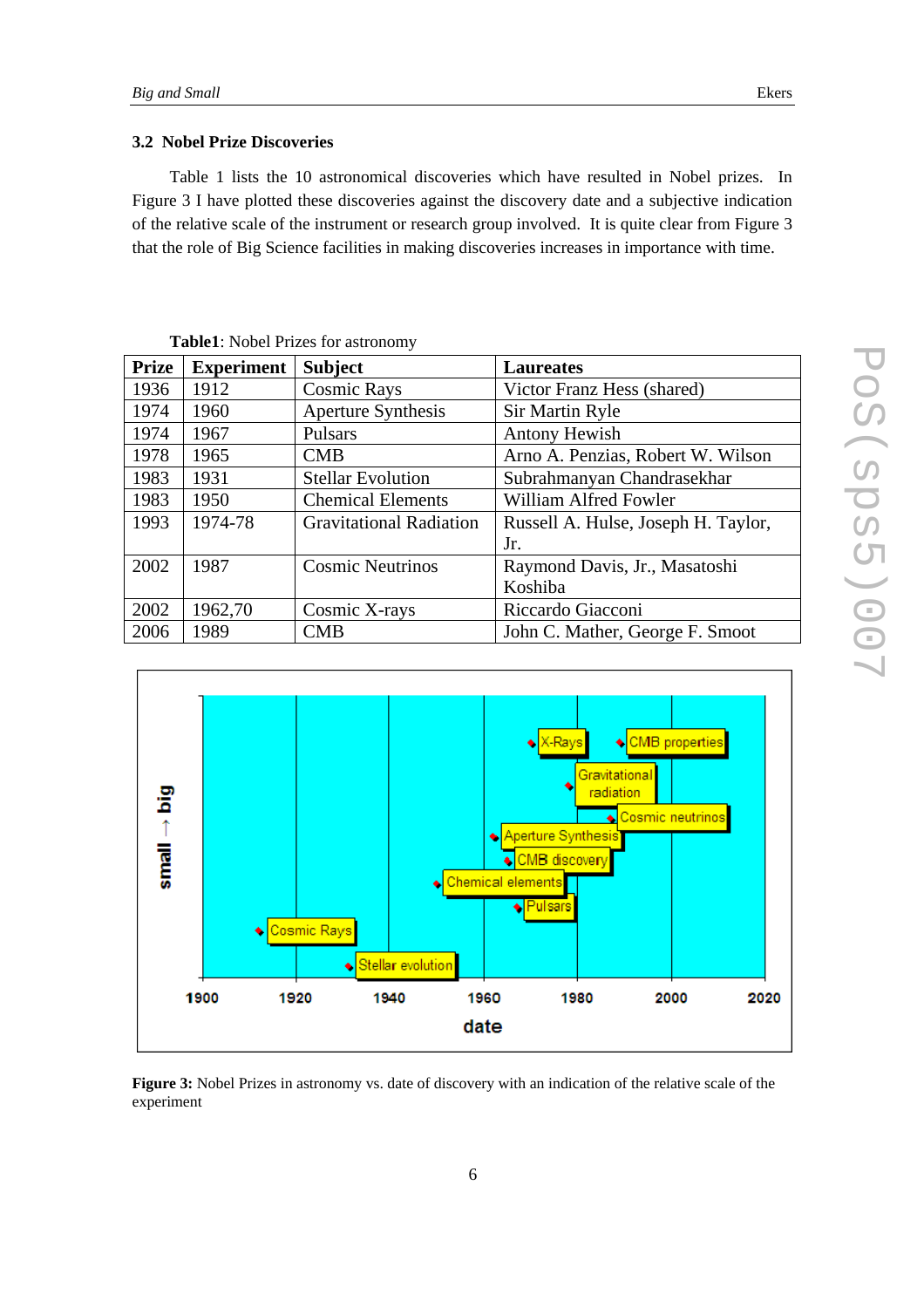### **3.3 Discovery of Cosmic Rays**

Cosmic ray research began in 1912 when Victor Hess, of the Vienna University, flew in a balloon with his electroscope to an altitude of about 16,000 ft. He discovered evidence of a very penetrating radiation (cosmic rays) coming from outside our atmosphere. In 1936, Hess was awarded the Nobel Prize for this discovery. It was clearly a small science experiment. The field has prospered with sporadic bursts of activity since then but is now very much alive with the creation of the international big science facilities, the Pierre Auger Observatory built in Argentina and its northern hemisphere counterpart being built in Utah to search for the highest energy cosmic rays..

#### **3.4 Discovery of the Cosmic Microwave Background, CMB**

As discussed by Kellermann et al [11], the discovery of the CMB was a serendipitous observation of a predicted phenomenon which resulted in the award of the 1978 Nobel Prize to Penzias and Wilson for their 1965 discovery of the Big Bang radiation with the Bell Telephone Laboratory horn. In 1989 the COBE satellite measured properties of the microwave background and the 2006 Nobel Prize was awarded to John Mather for the spectrum and to George Smoot for the anisotropy of the CMB. The initial discovery was made by a small team using a modest but very state-of-the-art telescope at the Bell Telephone Laboratory. The followup observation was made with a NASA funded space telescope built by a large team and had clearly entered the 'Big Science' era.

### **3.5 Pulsars and Gravitational Radiation**

The initial discovery of pulsars by Hewish and Bell in 1968 was made with a modest (institute scale) telescope but the discovery of the binary pulsar by Hulse and Taylor in 1974 and its use to detect gravitational radiation in 1978 required the Arecibo telescope which is operated as a US national facility and is the largest aperture telescope ever built.

### **4. Discoveries in Radio Astronomy**

The beginning of radio astronomy provides excellent examples of discoveries made by exploring the unknown [11]. Wilkinson et al [12] included a tabulation of the key discoveries in radio astronomy since the beginning of the field in 1933 to 2000. Figure 4 (a) plots these discoveries against time, comparing the discoveries made with special purpose instruments with those made on the larger general user facilities. It is clear that the number of discoveries made with special purpose instruments has declined with time. Figure 4 (b) shows that serendipitous discoveries are more prevalent at the inception of a new branch of science.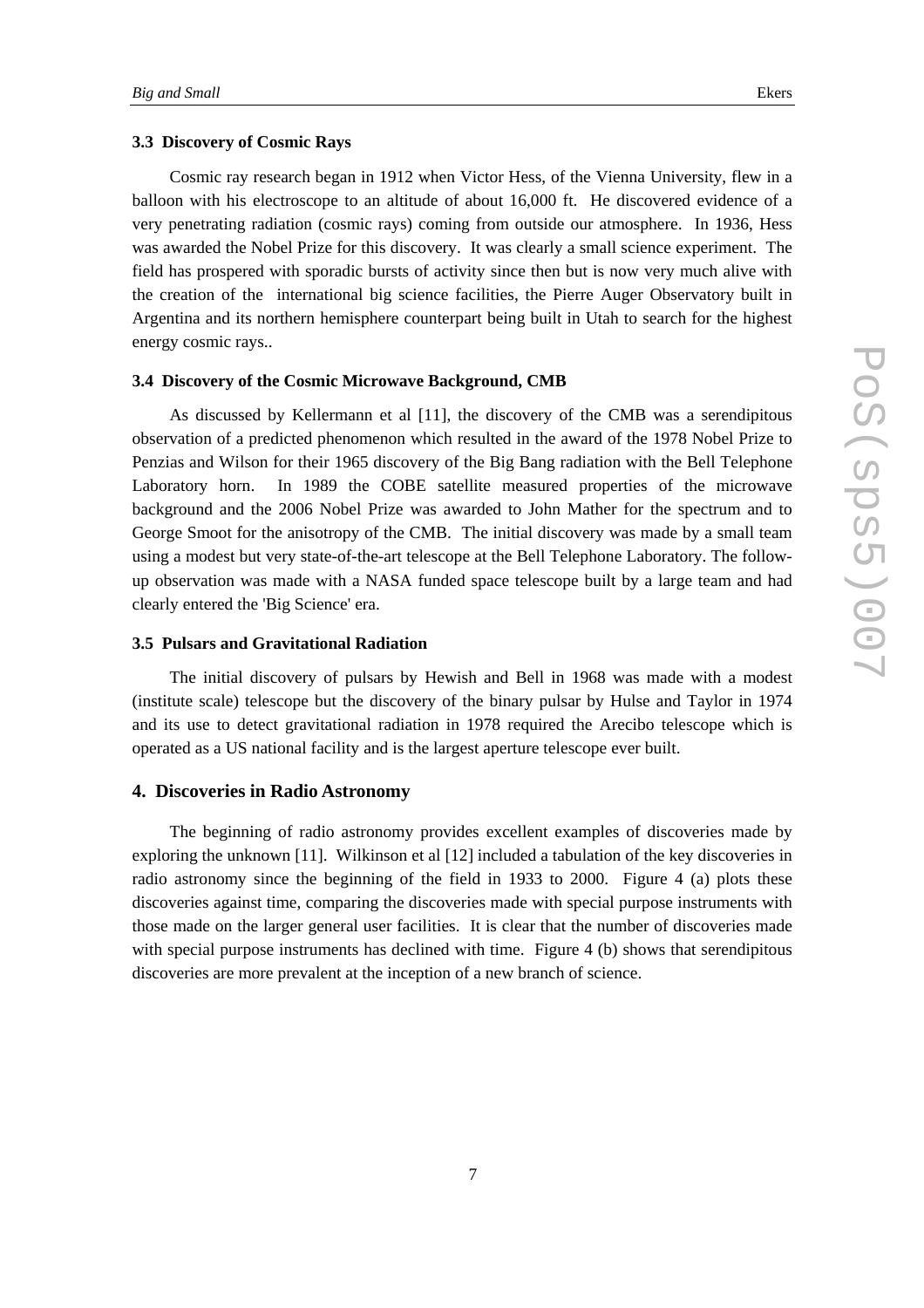

**Figure 4**: Key Discoveries in Radio Astronomy from [12]

#### **5. The Analysis vs. Discovery dilemma**

The preceding examples focus on the discovery of new phenomena but most astronomical research involves the analysis of known phenomena. Can we optimise our telescopes to do both? We have a similar dilemma when we look at the criteria used to design new telescopes, do we base designs on the known phenomena or do we design to maintain the flow of new discoveries? [11].

#### **5.1 Analysis of Known Phenomena**

Measurements are made to understand the way a known class of object works. For these the research involves explaining and measuring. This requires stable observational tools and progresses by incremental steps. Common user facilities are mostly used as analytic tools. In this process discoveries of the unexpected may still be made but good understanding of the instrument is important to separate unexpected real events from instrumental errors which are the most common cause of an unusual result.

#### **5.2 Discovery of New Phenomena**

New phenomena (either predicted, or unanticipated) are found. This requires new observational approaches, and expanded parameter space.

### **5.2.1 Prediction or Serendipity?**

There are predicted new phenomena which are either confirmed by an observation or are observed accidentally but still confirm an existing prediction. There are also serendipitous discoveries of the unexpected which lead to new and expanded understanding. These are often the trigger for a new theory, or the resurrection of an old one. Sometimes predictions are triggers for other discoveries or lead to technology developments which open up other observational opportunities.

The 21cm Hydrogen Line was predicted by van der Hulst in 1944 and detected by Ewen & Purcell at Harvard in 1951. The gravitational radiation predicted by Einstein was observed by Hulse and Taylor using a binary pulsar which they had discovered in 1974 and for which they were awarded a Nobel prize in 1993.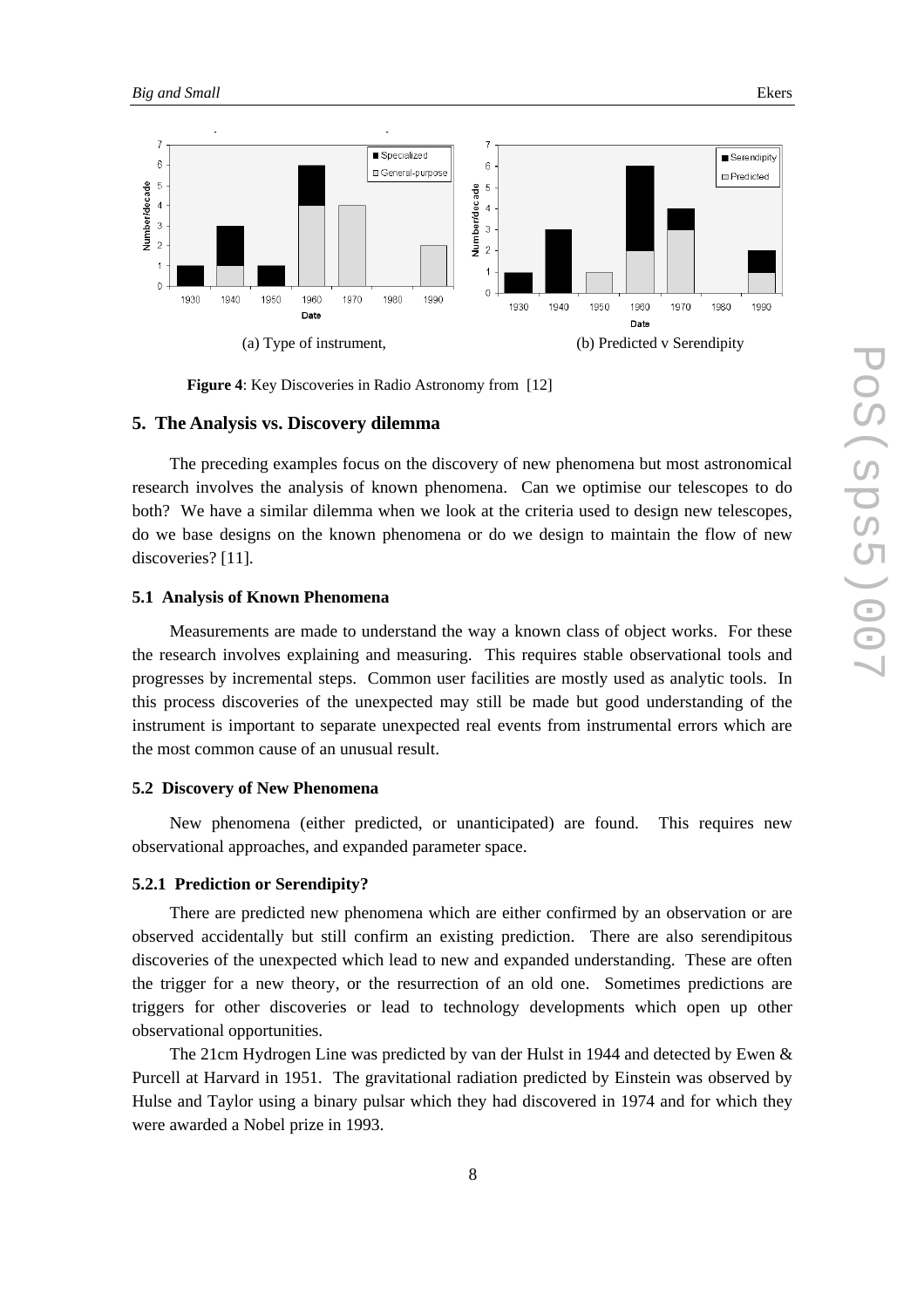### **5.2.2 Predicting v Explaining**

When there are only a few degrees of freedom in a theory there will be only a few solutions. Predictions are then possible and any observational constraint will be important, e.g. The CMB theory is constrained by a relatively small number of observations and is making testable predictions about the CMB structure.

When there are many degrees of freedom in a complex phenomenon there are many solutions so that many predictions are possible, consequently they are less valuable. In this case the observations will generally guide the interpretation.

#### **5.3 Managing Scientific Research**

Irving Langmuir, General Electric, (& New Mexico Tech) in the 1950s noted that you can't plan to make discoveries but you can plan a work environment which increases the chance of discovery. He argued that you need to encourage individual freedom to explore, provide opportunities for discussion in an open environment and encourage contacts outside the field. He also argued that it is necessary to avoid the over protection of information, over management, and lack of time to pursue other ideas.

#### **6. Big Science Culture: Physics vs. Astronomy**

We have a vigorous ongoing debate around the big science physics culture and whether it will have a good or a bad influence on the astronomy culture [9]. Leaving aside the question of what is best, it is important to recognise the differences especially as big physics projects increasingly involve astronomy. Table 2, extracted from discussion at the "Great Surveys" meeting in Santa Fe in 2008, summarises some of the differences.

| <b>Physics</b>                 | <b>Astronomy</b>                    |
|--------------------------------|-------------------------------------|
| Experiments                    | Observatories                       |
| Few big questions              | Diverse range of studies            |
| Large teams                    | Individuals or small teams          |
| Formal structures              | Informal structures                 |
| Formal pre-agreed author lists | PI first author                     |
| All participants credited      | Lack of credit for experimentalists |

#### **Table 2**: Physics and Astronomy Culture

### **7. Conclusions**

There is an increasing need for big science facilities as research areas become more mature and without the big science facilities new discoveries will decrease and the field will die. Big international facilities add extra value because they foster networking and cross fertilization, but this is offset by the increased level of bureaucracy. Small science will still prosper in the big